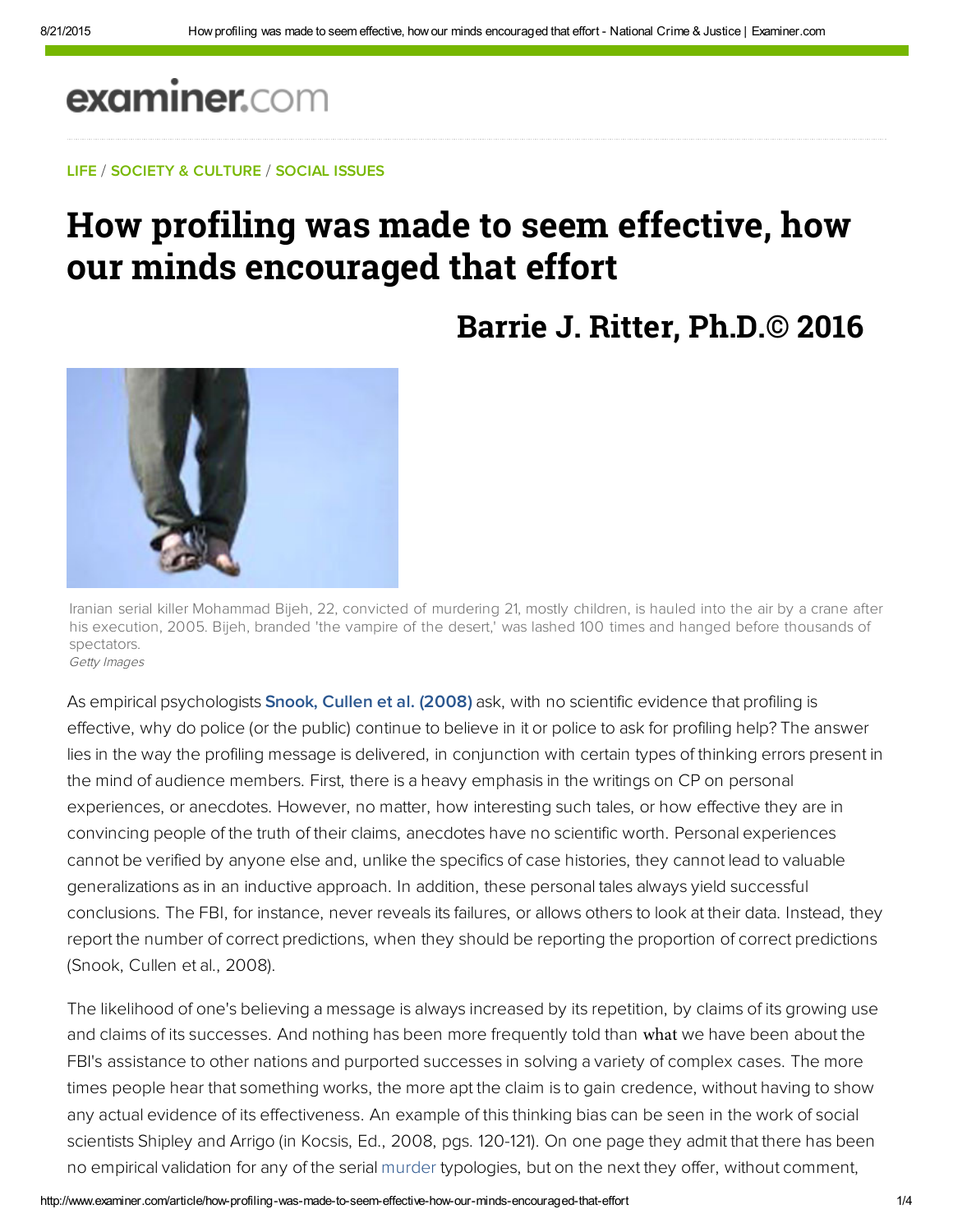#### 8/21/2015 How profiling was made to seem effective, how our minds encouraged that effort - National Crime & Justice | Examiner.com

FBI agents Ressler's et al.'s (1986) claim that the crime scene "can be used much like a fingerprint to help identify the murderer."

In selling themselves as experts, profilers oversell their successes, the extent and variety of their areas of expertise and they emphasize their years of specialized training, although each of these have been shown to be an exaggeration, untrue or unhelpful. Training in Investigative Psychology, as an example, has not enabled its practitioners to provide police with the types of assistance they need. It may also be the case that acting as expert witnesses in trials has given the profilers a bump. But legal scholars (e.g. Ormerod, 1996) cited by Snook, Cullen et al. (2008, see pg. 1266) lodge a number of arguments against this idea. e.g. profiling is not a generally accepted scientific technique; it is not reliable; it cannot pinpoint a killer and it cannot explain any facet of human behavior that is beyond the understanding of a jury. Occasionally, profilers have not been allowed to participate in trials because, it is claimed, they practice "junk science."

Snook, Cullen et al. (2008) also explain how the mind works such that unverified messages are likely to be believed. Briefly, one reason people are easily misled about the worth of profiling is the ambiguous nature of profiles. This is particularly true when an ambiguous profile is used after the apprehension of the offender (which is called hindsight bias). If it appears that whenever profilers show up, cases are subsequently successfully resolved, this may seem to be a causal pattern. Seeing a pattern where none exists is called an illusory correlation.

Perhaps the most relevant bias that occurs with profiling is that the desire to find evidence that supports belief in profiling may unwittingly lead us to see evidence and patterns where none exist and to ignore evidence that disconfirms what we want to learn. But what happens when the predictions from actual cases are evaluated with scientific methods? Empirical psychologists Snook, Cullen et al. (2008) provide this example from the literature. Alison, Smith, Eastman, et al. (2003) examined 21 profiles that had been used in major criminal investigations. There were 880 statements that predicted characteristics of an unknown offender. They found that 82 percent were wrong, 55 percent were not verifiable, 24 percent were too ambiguous for testing and only 28 percent could be falsified (verified). Thus, in the vast majority of cases, the vast majority of predictions made by profilers were unsubstantiated, and most of the remaining predictions could not even be tested.

The work conducted by Snook et al (2007, 2008) is highly recommended and any deficiencies in the author's articles are likely to be clarified by reviewing their work.

In summary, it is unlikely that serial murder will ever be curtailed by continuing reliance on criminal profiling. Further, profilers do more than fail to follow behavioral science rules or achieve scientific credibility. They have taken over the entire enterprise of providing police with new solutions to unsolved crimes so that nothing else is being tried. They provided a single, untested, tool to fight a war with unknown enemies and unknown dimensions. They picked a battle against sex murderers whose numbers were hidden in the "unknown" motives category yet their interest in motives surpasses all else. Police have turned to profilers because they have had nothing else. Because at least some have been made to feel as if they have less to offer than profilers or other outside experts. It is time that they take back their power and that they are given help, not in the form of experts, but in the form of knowledge about what works.

And much is already known. [Wellford](http://1.usa.gov/J5qsEG) and Cronin (1999) found that most homicides can be solved by the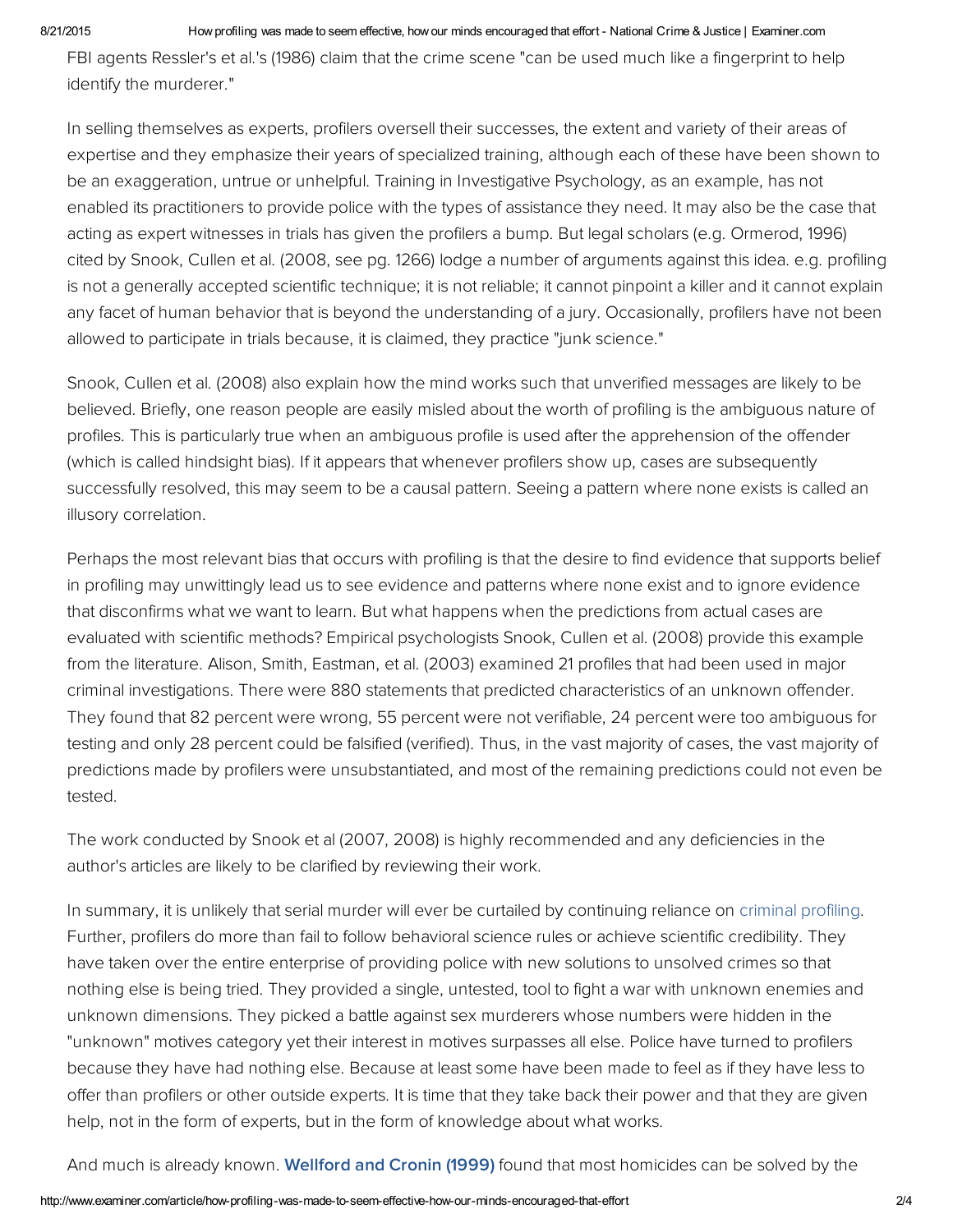#### 8/21/2015 How profiling was made to seem effective, how our minds encouraged that effort - National Crime & Justice | Examiner.com

actions of police and sufficient manpower, used in specified, common-sense ways. Their work should be viewed as a manual and implemented in cities across this nation. However, eventually curtailing serial murder requires a focus on deterrence and prevention (i.e. increasing apprehension, conviction and the certainty of penalties, along with de-glorification of serial killers in the media.) Both England and Germany have reduced serial murder waves ([Jenkins, 1988](http://bit.ly/1ku10UD); [Ritter, 2001\)](https://books.google.com/books?id=ulmJAAAACAAJ&dq=%22Proceedings+of+Homicide+Research+Working+Group+Meetings%22&hl=en&sa=X&ved=0ahUKEwjD-rvxzd7PAhUP84MKHXeUAbQQ6AEIHjAA) and maintained high homicide clearance rates, and we can learn from their success. If we still have the will and a concern for the lives of our citizens.

### SUGGESTED LINKS

- ◆ [Why profiling is unlikely to work](http://www.ritterhomicideresearch.com/articles/Why-criminal-profiling-is-unlikely-to-work.pdf)
- [Profiling: An obstacle to curtailing serial murder](http://www.ritterhomicideresearch.com/articles/Profiling_An-obstacle-to-curtailing-Serial-Murder.pdf)
- [Curtailing serial murder: Modus Operandi and calling cards](http://www.ritterhomicideresearch.com/articles/Curtailing-Serial-Murder.pdf)
- [Ways to curtail serial murder: Considering normal human beings who kill](http://www.ritterhomicideresearch.com/articles/Ways-to-curtail-Serial-Murder_normal-humans-who-kill.pdf)
- [Serial killers' methods of operation, Part 18](http://www.ritterhomicideresearch.com/articles/Part-18.pdf)